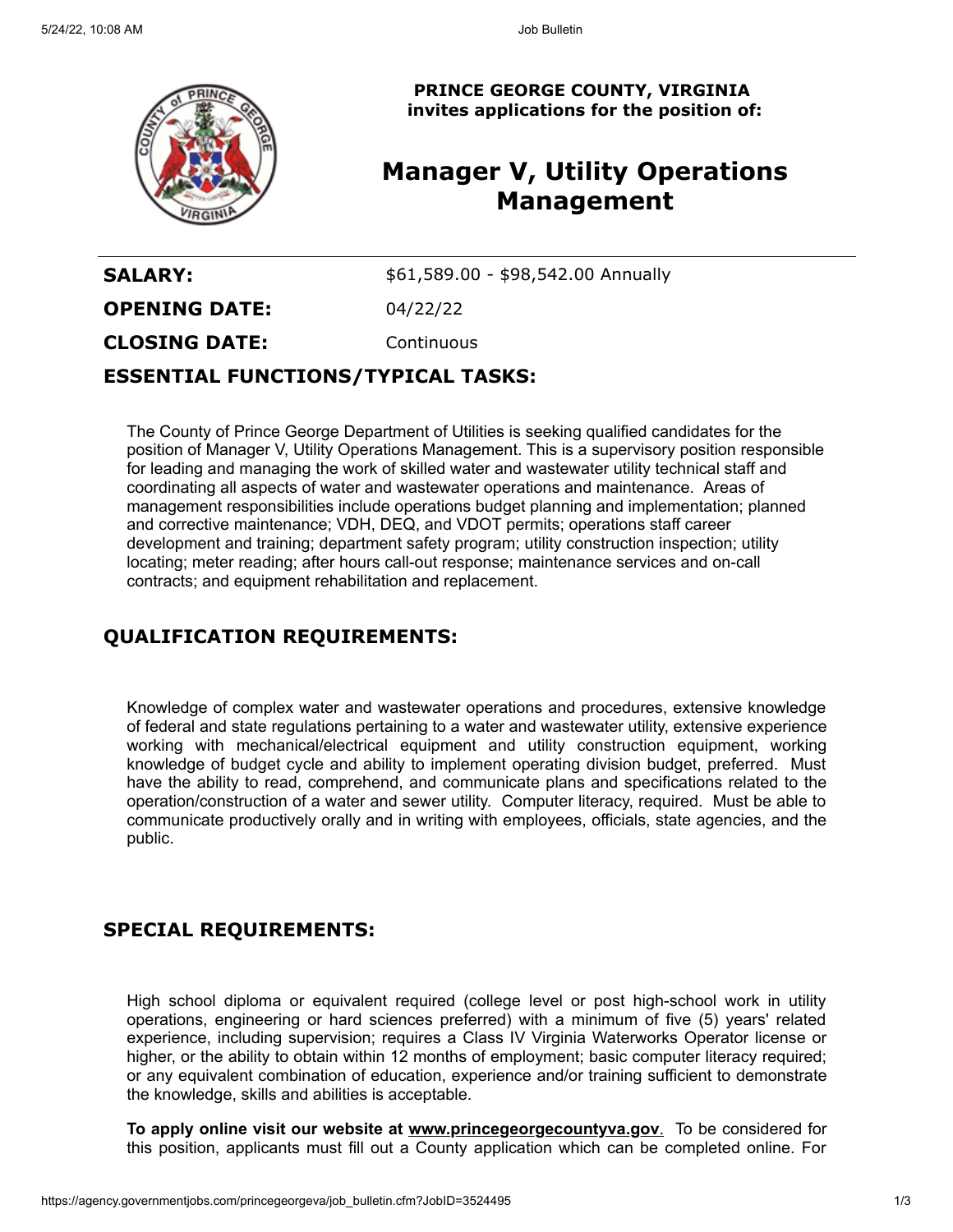additional information, please call (804)722-8669. EOE.

#### **ADDITIONAL INFORMATION:**

APPLICATIONS MAY BE FILED ONLINE AT: <http://www.princegeorgecountyva.gov/>

Prince George County 6602 Courts Drive Prince George, VA 23875 804.722.8669

[hr@princegeorgecountyva.gov](mailto:hr@princegeorgecountyva.gov)

Position #MVUOM042022 MANAGER V, UTILITY OPERATIONS MANAGEMENT WJ

#### **Manager V, Utility Operations Management Supplemental Questionnaire**

- \* 1. Do you have experience supervising skilled water and wastewater utility technical staff?
	- □ Yes
	- $\square$  No
	- 2. If you answered "Yes" to question one, please explain your experience.
- \* 3. Do you have experience implementing waterworks operating, groundwater withdrawal or VDOT land use permits?
	- □ Yes
	- $\Box$  No
	- 4. If you answered "Yes" to question three, please explain your experience.
- \* 5. Do you have experience implementing or operating maintenance management systems, SCADA systems, electronic meter reading, or cross connection control programs?
	- □ Yes
	- $\square$  No
	- 6. If you answered "Yes" to question five, please explain your experience.
- \* 7. Do you possess a Virginia Waterworks Operator license?
	- □ Yes
	- $\square$  No
	- 8. If you answered "Yes" to question seven, please list the Class of the Virginia Waterworks Operator License you currently possess.